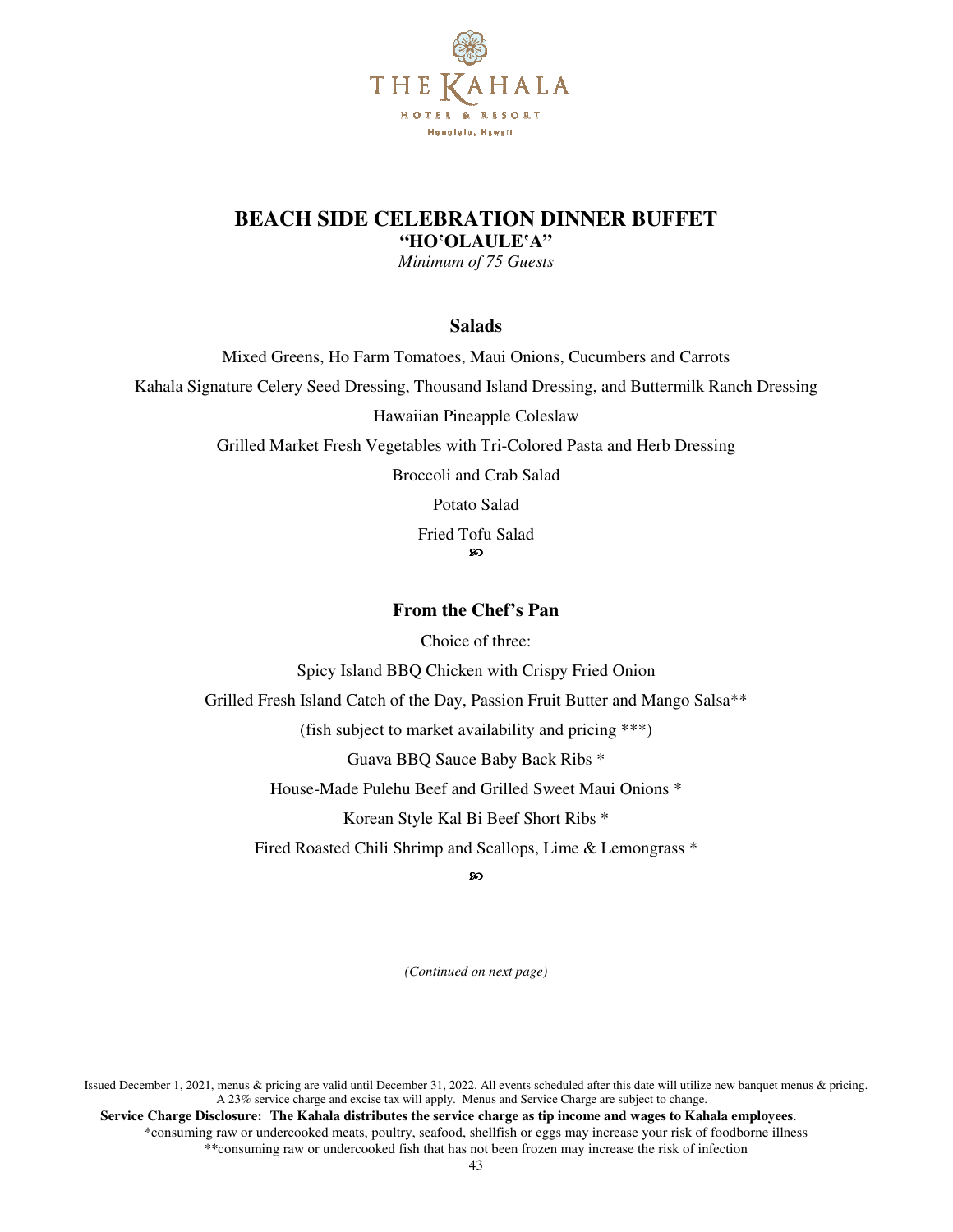

## **BEACH SIDE CELEBRATION DINNER BUFFET "HO**'**OLAULE**'**A"**

*Minimum of 75 Guests*

**Accompaniments** 

Parmesan Roasted Red Bliss Potatoes with Olive Oil and Garlic Assorted Grilled Vegetables and Grilled Corn Macaroni and Cheese with Cauliflower

အ

### **Desserts**

Guava Chiffon Cake Raspberry Dark Chocolate Truffle Pops Seasonal Tropical Fruit Coconut Mousse Cake Macadamia Nut Cream Tart Kahala Signature Bread Pudding with Crème Anglaise

Freshly Brewed Kahala Signature Kona Blend Coffee Selection of Fine Teas

### $$92.00++$

40% discount for children ages 3-9 and complimentary for children 2 and under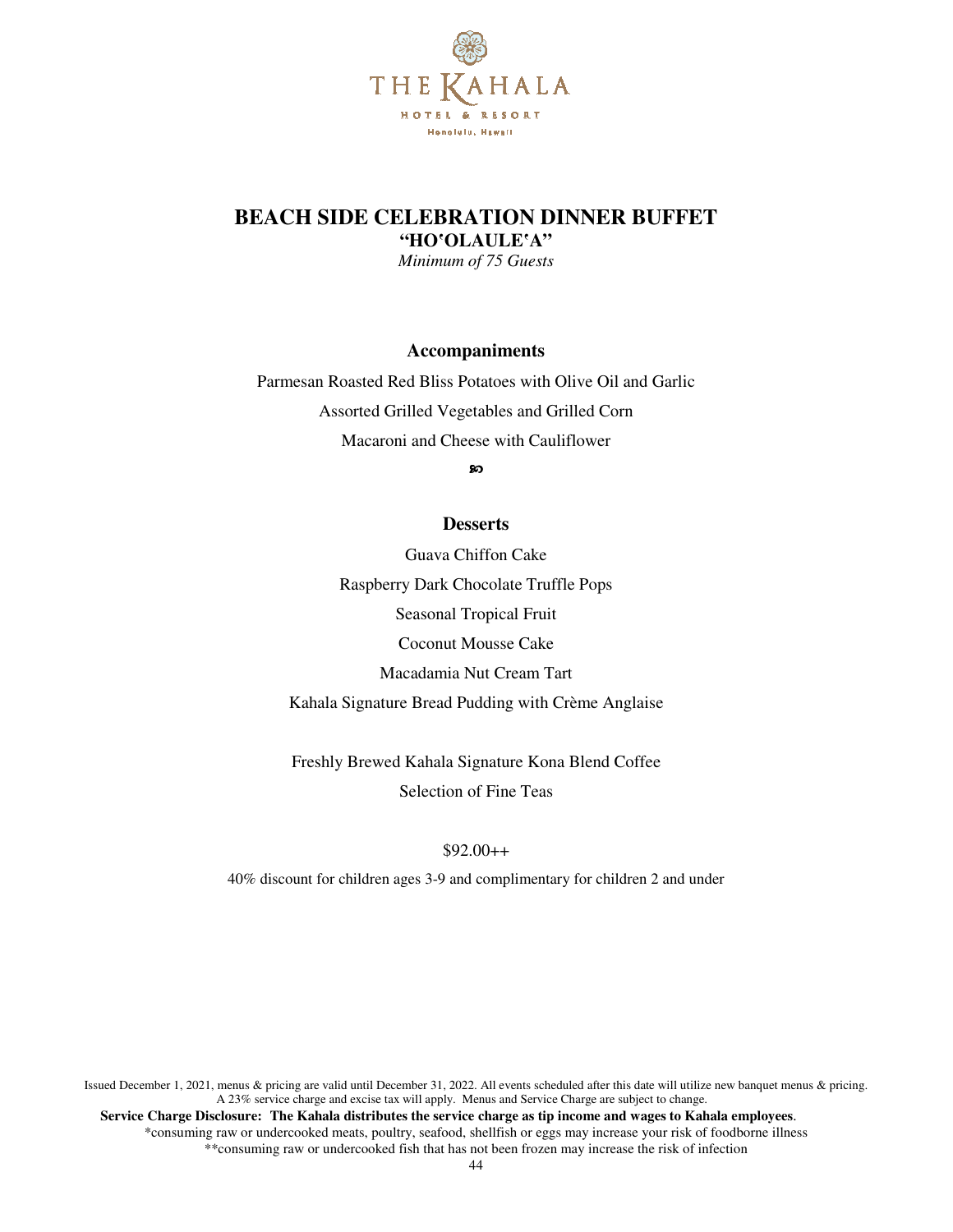

# **MAUNALUA BAY DINNER BUFFET**

*Minimum of 75 Guests* 

### **Salads**

Ocean Seaweed Salad

Mixed Greens, Ho Farm Tomatoes, Maui Onions, Cucumbers and Carrots

Kahala Signature Celery Seed Dressing, Thousand Island Dressing, and Asian Sesame Seed Dressing

Sea Scallops and Grilled Vegetables Tossed with Bowtie Pasta

Roasted Duck, Apples, and Seedless Grape Salad

Marinated Artichokes and Mushrooms

Oriental Broccoli and Bay Shrimp Salad

ဢ

### **Cold Selections**

Fresh Asparagus Ahi and Au Poke \*\* ၷ

### **From the Carving Station**

Choice of one: Roasted Striploin of Beef with Béarnaise Sauce and Black Pepper Sauce \* Whole Baked Honey Glazed Virginia Ham

ഹ

*(Continued on next page)*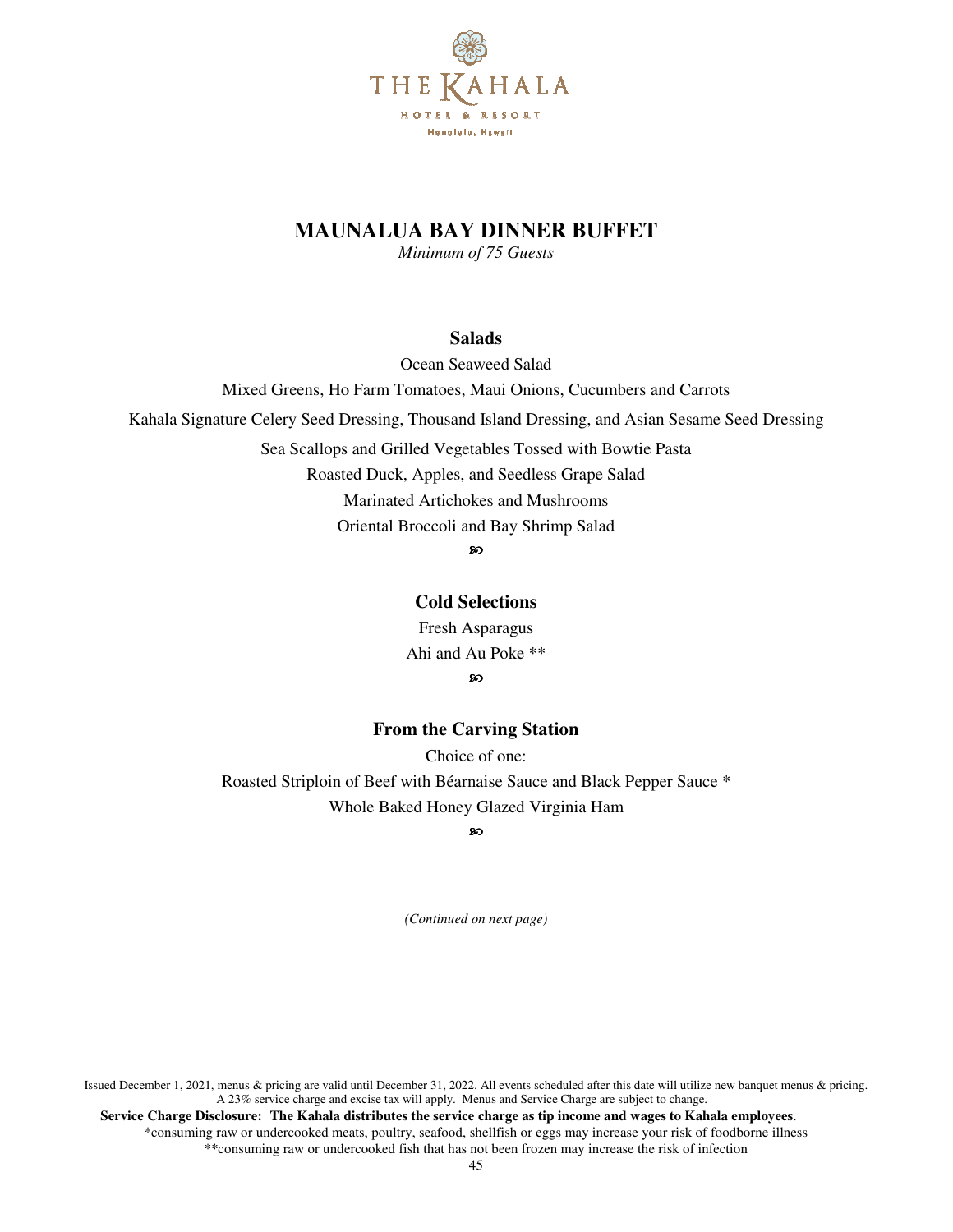

# **MAUNALUA BAY DINNER BUFFET**

*Minimum of 75 Guests* 

### **From the Chef's Pan**

Choice of three: Maui Potato Chips Crusted Catch of the Day, House-made Tartar Sauce \*\* (fish subject to market availability and pricing\*\*\*) Shrimp, Scallops, Mussels in Chardonnay Cream Sauce with Mushrooms and Zucchini Grilled Beef with Green Peppercorn Sauce and Crispy Garlic Roasted Chicken Breast in Tomato Garlic Broth with Olives and Capers Hoisin Black Bean Baby Back Ribs, Chinese Parsley, Green Onions and Red Chili

ၷ

### **Accompaniments**

Steamed Rice Olive Oil Mashed Potatoes with Kale Medley of Steamed Broccoli and Summer Squash

ഩ

#### **Desserts**

Fresh Fruit Tart Earl Grey Yuzu Chocolate Tart New York Cheesecake Guava Chiffon Cake Matcha Cream Puffs

Freshly Brewed Kahala Signature Kona Blend Coffee Selection of Fine Teas

\$105.00++

40% discount for children ages 3-9 and complimentary for children 2 and under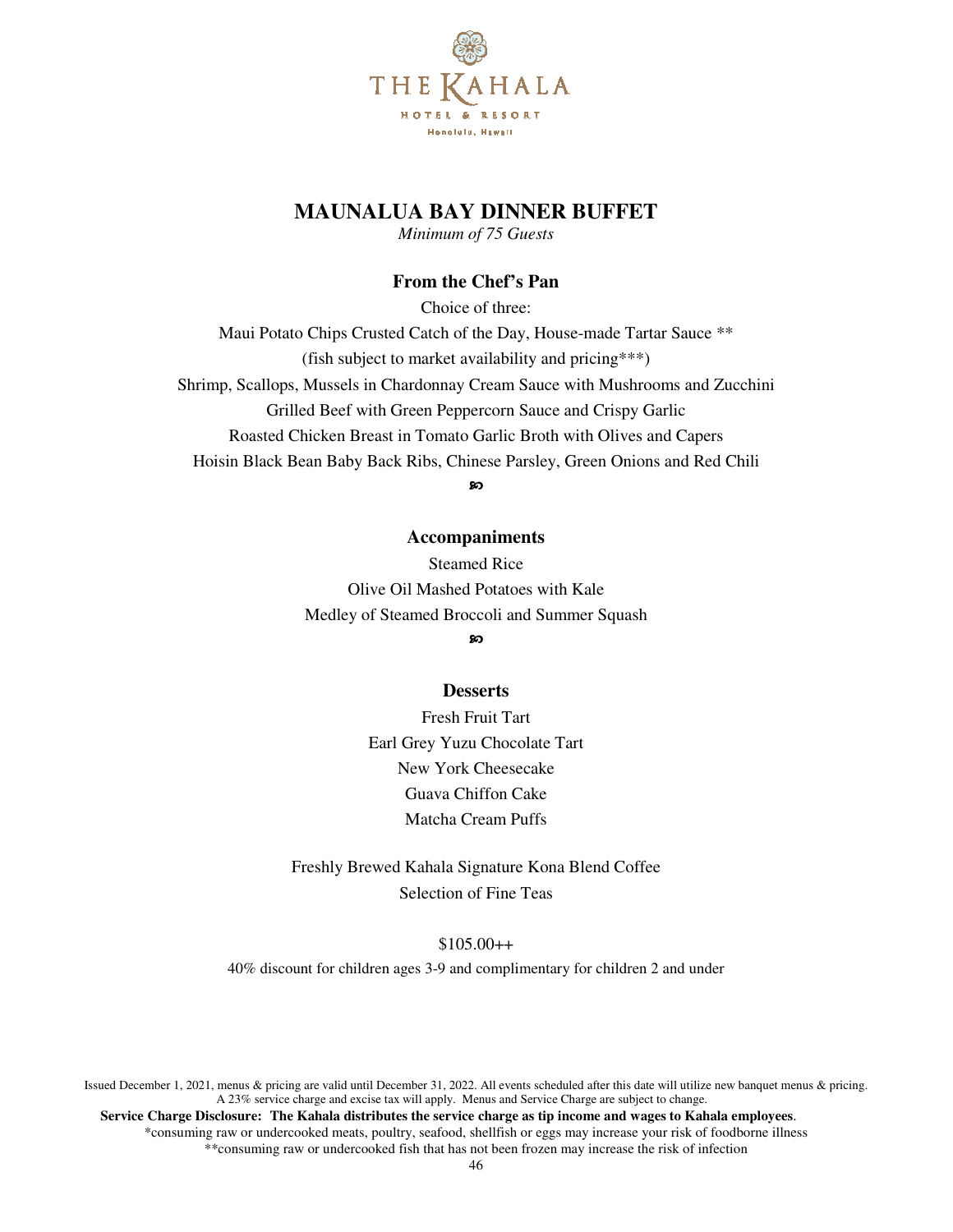

## **HUKILAU DINNER BUFFET**

*Minimum of 75 guests* 

#### **Salads**

Mixed Greens, Ho Farm Tomatoes, Maui Onions, Cucumbers and Carrots Kahala Signature Celery Seed Dressing, Thousand Island Dressing, and Honey Mustard Dressing Traditional Caesar Salad with Sourdough Croutons and Caesar Dressing \* Salmon, Tofu, and Watercress Salad Gourmet Tomato, Cucumber, and Red Onion Salad Waldorf Chicken Salad

ഩ

#### **Cold Selections**

Tomato, Buffalo Mozzarella, Fresh Basil, and Balsamic Drizzle Wok-Seared Eggplant Cold Chicken with Ginger Onion Sauce Futo Maki Sushi and Inari Sushi Wasabi, Ginger, and Soy Sauce Sashimi \*\*

စာ

### **From the Carving Station**

Prime Rib of Beef with Assorted Mustards and Horseradish \*

ၷ

### **From the Chef's Pan**

Choice of three:

Sautéed Fresh Island Catch of the Day with Maui Onion Ogo Sauce\*\*

(fish subject to market availability and pricing\*\*\*)

Wok-Fried Shrimp, Scallops, Top Shell, and Mussels, Asian Vegetables, Garlic Pepper Sauce

Roasted Cantonese Duck with Hoisin Sauce

Pulehu Chicken Breast with Hamakua Mushroom Jus

ഩ

*(Continued on next page)* 

Issued December 1, 2021, menus & pricing are valid until December 31, 2022. All events scheduled after this date will utilize new banquet menus & pricing. A 23% service charge and excise tax will apply. Menus and Service Charge are subject to change.

 **Service Charge Disclosure: The Kahala distributes the service charge as tip income and wages to Kahala employees**. \*consuming raw or undercooked meats, poultry, seafood, shellfish or eggs may increase your risk of foodborne illness \*\*consuming raw or undercooked fish that has not been frozen may increase the risk of infection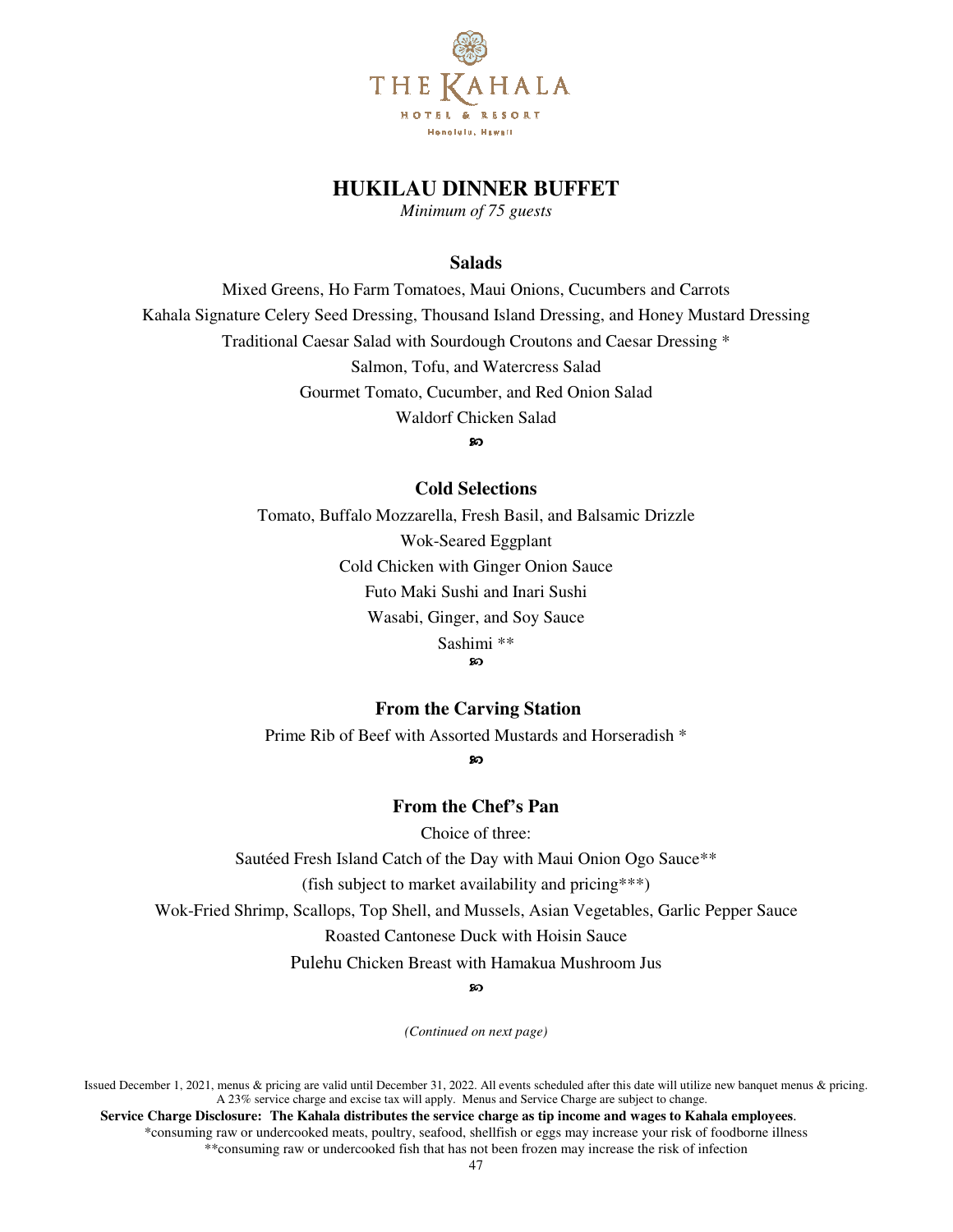

## **HUKILAU DINNER BUFFET**

*Minimum of 75 guests* 

### **Accompaniments**

Crab Meat Fried Rice Herb Cauliflower Potato Gratin Sautéed Baby Carrots, Baby Corn, and Haricots Verts

စာ

### **Desserts**

Lilikoi Meringue Tart Chocolate Mousse Verrine Seasonal Tropical Fruit White Chocolate Mousse with Roasted Pineapple Coconut Haupia Mango Cheesecake Chocolate Macadamia Nut Tart Seasonal Fruit Tart Kahala Signature Bread Pudding with Crème Anglaise

Freshly Brewed Kahala Signature Kona Blend Coffee Selection of Fine Teas

### \$125.00++ \*\*\*

40% discount for children ages 3-9 and complimentary for children 2 and under

All Dinner Buffets include Lavosh and Dinner Rolls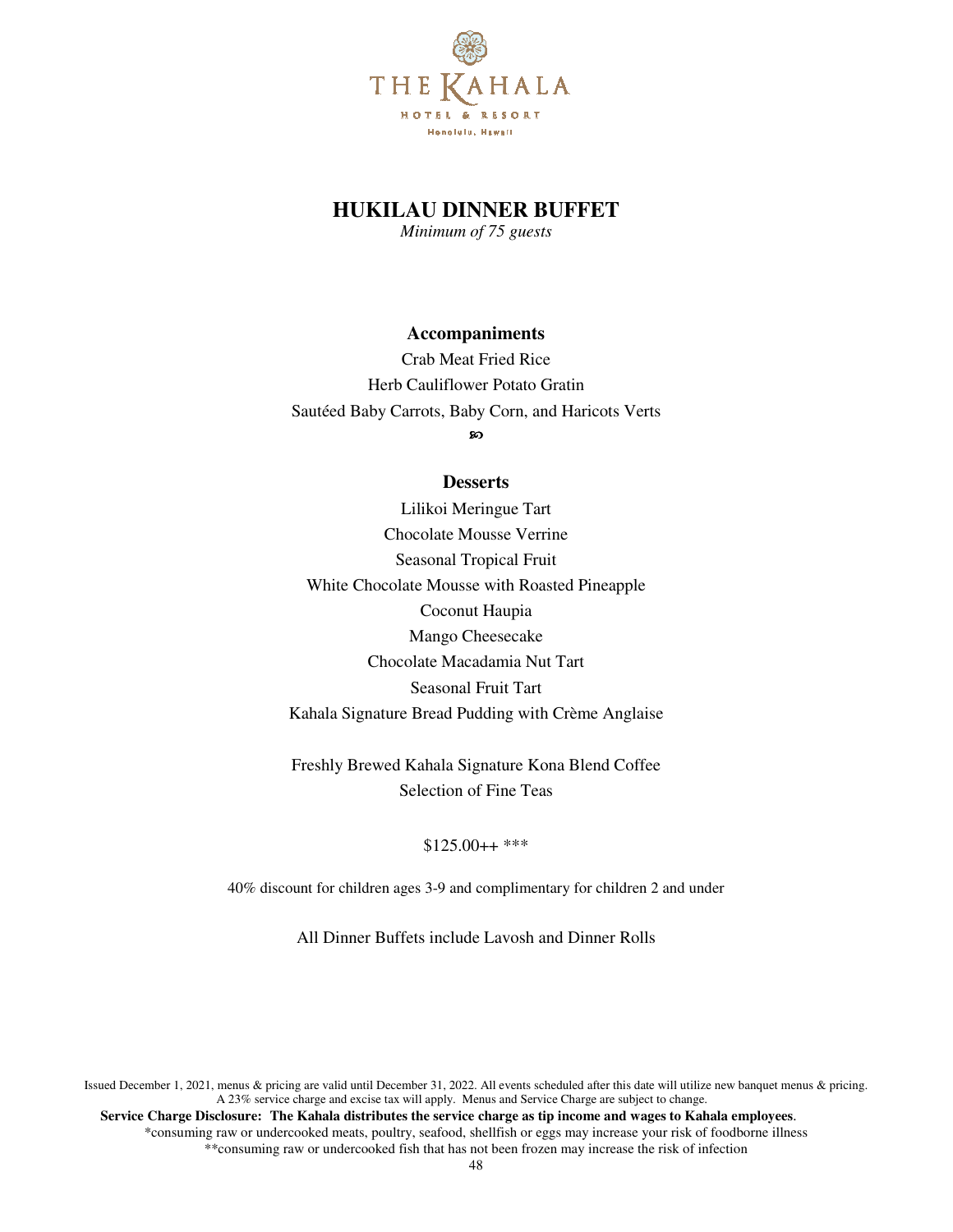

# **THE KAHALA'S POLYNESIAN DINNER BUFFET**

*Minimum of 75 guests* 

### **Salads**

Mixed Greens, Ho Farm Tomatoes, Maui Onions, Cucumbers and Carrots Kahala Signature Celery Seed Dressing, Thousand Island Dressing, and Honey Mustard Dressing Chinese Chicken Salad with Crispy Wonton Strips Pipikaula Salad with Onions and Tomatoes Seared Ahi over Oriental Vegetables and Ginger Soy Dressing \*\* Salmon, Tofu, and Watercress Salad Green Papaya Salad ဢ

### **Cold Selections**

Lomi Lomi Salmon \*\* Grilled Vegetables Poi Futo Maki Sushi and Inari Sushi Wasabi, Ginger, and Soy Sauce Tako Poke \* ဢ

### **From the Carving Station**

Prime Rib of Beef with Assorted Mustards and Horseradish \*

#### <u>ର</u>

Roasted Pork with House Made Chili Pepper Water

*(Continued on next page)* 

Issued December 1, 2021, menus & pricing are valid until December 31, 2022. All events scheduled after this date will utilize new banquet menus & pricing. A 23% service charge and excise tax will apply. Menus and Service Charge are subject to change.  **Service Charge Disclosure: The Kahala distributes the service charge as tip income and wages to Kahala employees**. \*consuming raw or undercooked meats, poultry, seafood, shellfish or eggs may increase your risk of foodborne illness

\*\*consuming raw or undercooked fish that has not been frozen may increase the risk of infection